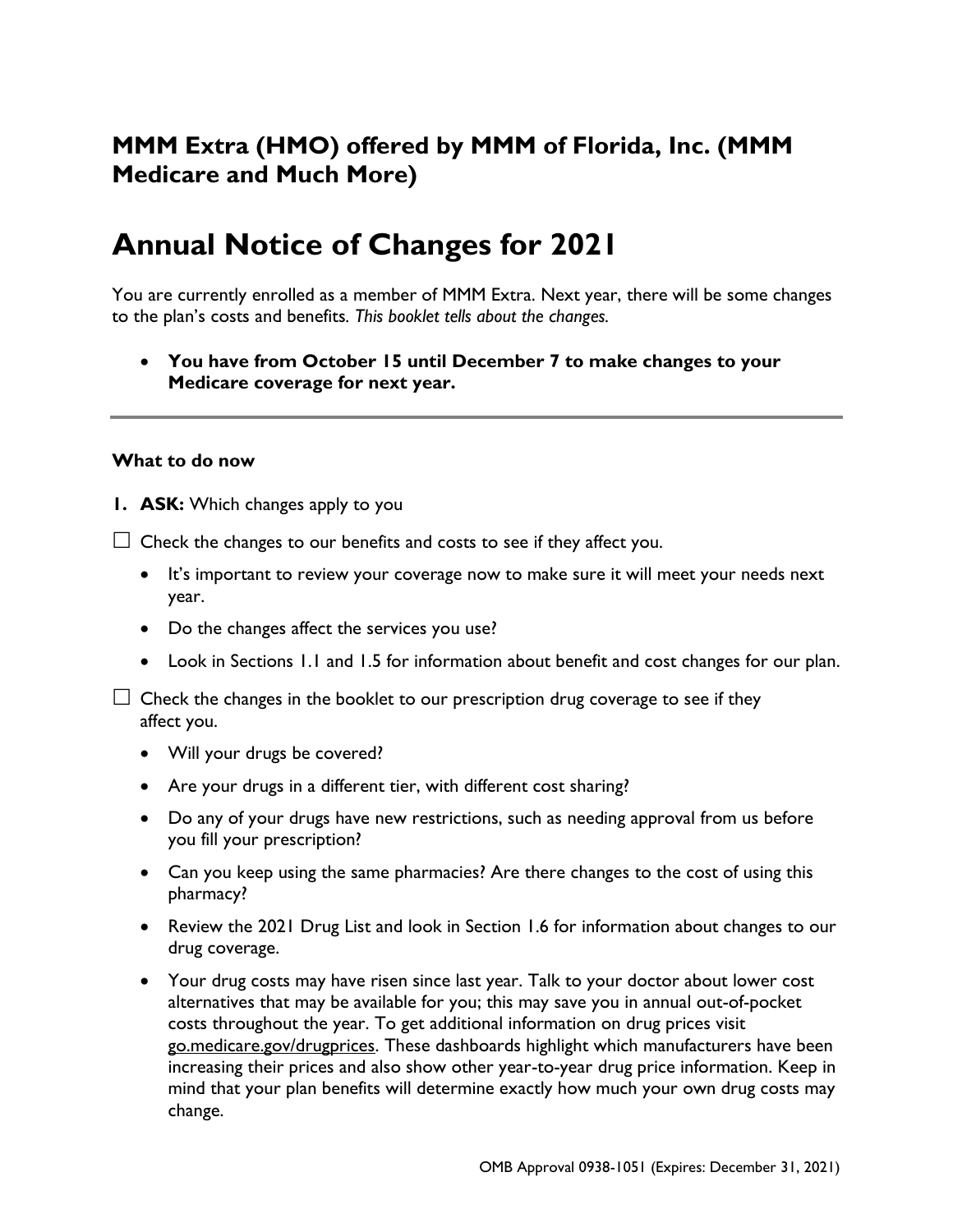$\Box$  Check to see if your doctors and other providers will be in our network next year.

- Are your doctors, including specialists you see regularly, in our network?
- What about the hospitals or other providers you use?
- Look in Section 1.3 for information about our *Provider and Pharmacy Directory*.

 $\Box$  Think about your overall health care costs.

- How much will you spend out-of-pocket for the services and prescription drugs you use regularly?
- How much will you spend on your premium and deductibles?
- How do your total plan costs compare to other Medicare coverage options?
- $\Box$  Think about whether you are happy with our plan.
- **2. COMPARE:** Learn about other plan choices

 $\Box$  Check coverage and costs of plans in your area.

- Use the personalized search feature on the Medicare Plan Finder at [www.medicare.gov/plan-compare](http://www.medicare.gov/plan-compare) website.
- Review the list in the back of your Medicare & You handbook.
- Look in Section 2.2 to learn more about your choices.

 $\Box$  Once you narrow your choice to a preferred plan, confirm your costs and coverage on the plan's website.

- **3. CHOOSE:** Decide whether you want to change your plan
	- If you don't join another plan by December 7, 2020, you will be enrolled in MMM Extra.
	- To change to a **different plan** that may better meet your needs, you can switch plans between October 15 and December 7.
- **4. ENROLL:** To change plans, join a plan between **October 15** and **December 7, 2020**
	- If you don't join another plan by **December 7, 2020**, you will be enrolled in MMM Extra.
	- If you join another plan by **December 7, 2020**, your new coverage will start on January 1, 2021. You will be automatically disenrolled from your current plan.

#### **Additional Resources**

• This document is available for free in English and Spanish.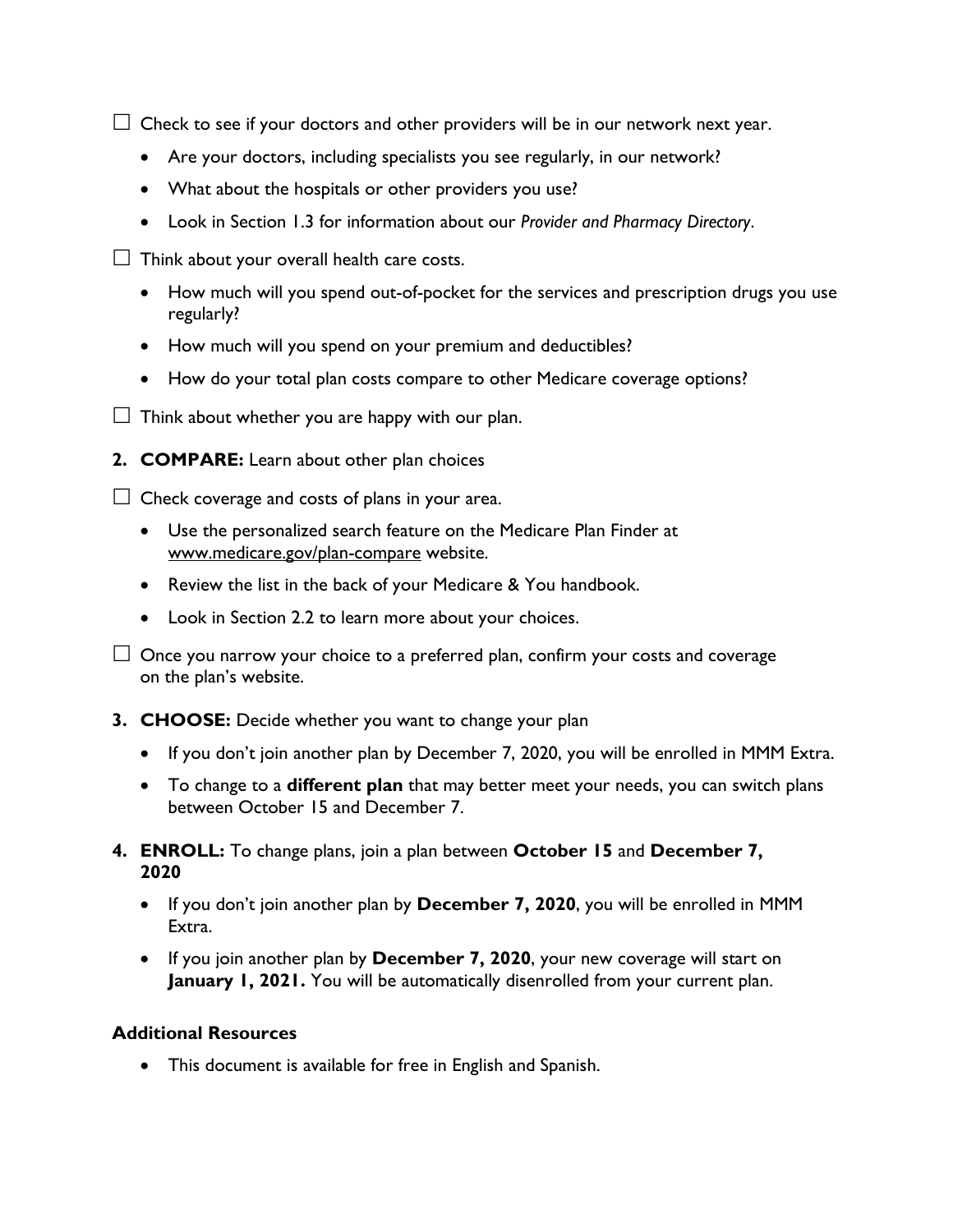- Please contact our Member Services number at 1-844-212-9858 (Toll Free) for additional information. (TTY users should call 711). Hours are Monday through Sunday, from 8:00 a.m. to 8:00 p.m. from October  $1^{st}$  through March 31 $^{st}$ , and Monday through Friday from April  $1^{st}$  through September 30<sup>th.</sup>
- Upon request, this information may be available in different formats, like braille, large print, audio tapes, and other formats. Please contact our Member Services number if you need plan information in another format.
- **Coverage under this Plan qualifies as Qualifying Health Coverage (QHC)** and satisfies the Patient Protection and Affordable Care Act's (ACA) individual shared responsibility requirement. Please visit the Internal Revenue Service (IRS) website at [www.irs.gov/Affordable-Care-Act/Individuals-and-Families](file:///C:/Users/vmartinezl/AppData/Local/Microsoft/Windows/Temporary%20Internet%20Files/Content.Outlook/EAM47W0O/www.irs.gov/Affordable-Care-Act/Individuals-and-Families) for more information.

## **About MMM Extra**

- MMM of Florida, Inc. is an HMO plan with a Medicare contract. Enrollment in MMM of Florida, Inc. depends on contract renewal.
- When this booklet says "we," "us," or "our," it means MMM of Florida, Inc. When it says "plan" or "our plan," it means MMM Extra.

H3293 2021 1140 0002 I M MMMFL-PDG-MIS-165-080520-E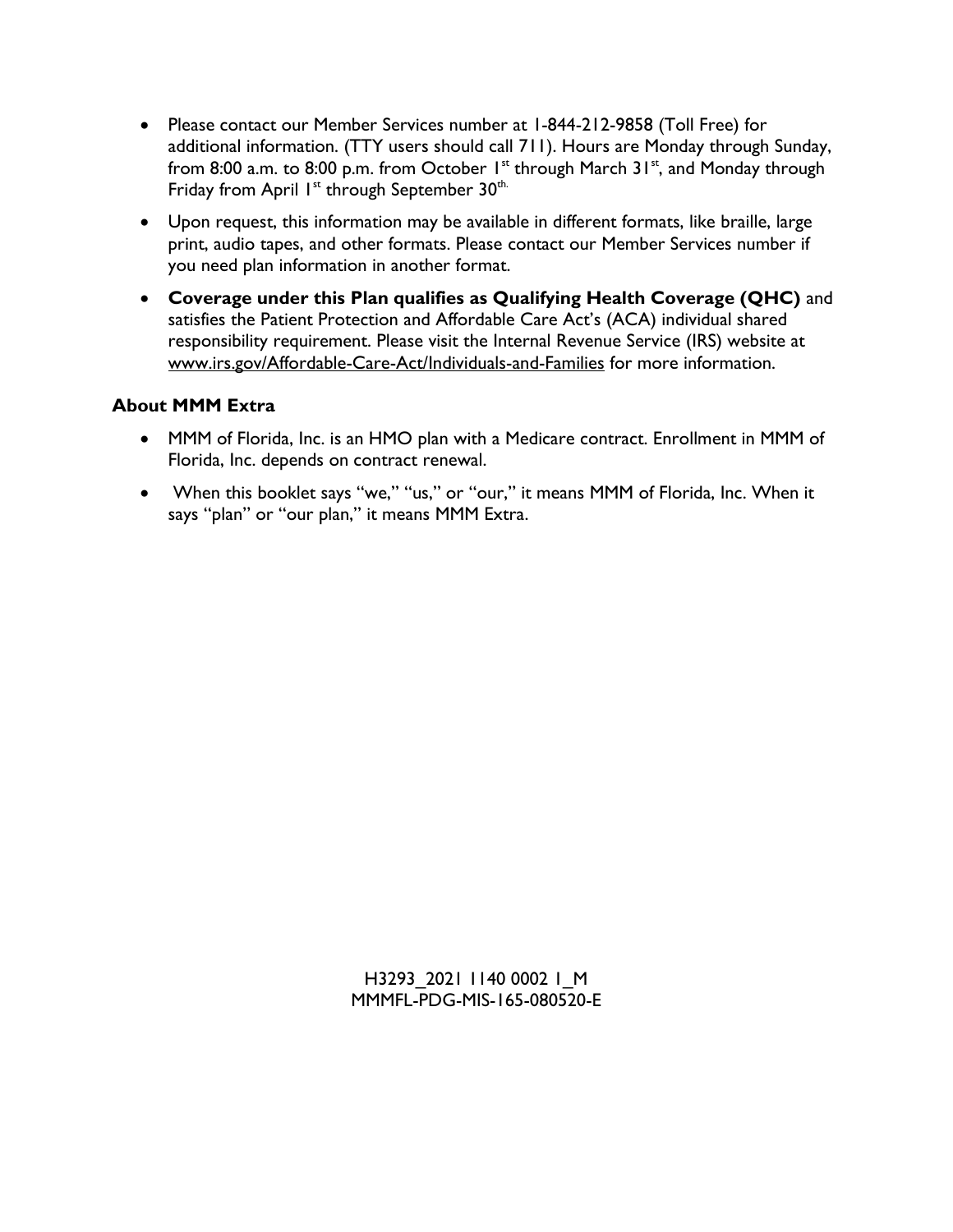## **Summary of Important Costs for 2021**

The table below compares the 2020 costs and 2021 costs for MMM Extra in several important areas. **Please note this is only a summary of changes**. A copy of the *Evidence of Coverage* is located on our website [www.mmm-fl.com.](http://www.mmmpr.com/) You may also call Member Services to ask us to mail you an *Evidence of Coverage*.

| Cost                                                                                                                                                                                                                                                                                                                                                          | 2020 (this year)                                                                                                   | 2021 (next year)                                                                                                   |
|---------------------------------------------------------------------------------------------------------------------------------------------------------------------------------------------------------------------------------------------------------------------------------------------------------------------------------------------------------------|--------------------------------------------------------------------------------------------------------------------|--------------------------------------------------------------------------------------------------------------------|
| Monthly plan premium*<br>* Your premium may be<br>higher or lower than this<br>amount.<br>(See Section 1.1 for details.)                                                                                                                                                                                                                                      | \$0 monthly premium                                                                                                | \$0 monthly premium                                                                                                |
| Maximum out-of-pocket<br>amount<br>This is the most you will pay<br>out-of-pocket for your<br>covered Part A and Part B<br>services.<br>(See Section 1.2 for details.)                                                                                                                                                                                        | \$3,400                                                                                                            | \$3,400                                                                                                            |
| <b>Doctor office visits</b>                                                                                                                                                                                                                                                                                                                                   | Primary care visits:<br>$$0$ copay per visit<br>Specialist visits:<br>\$30 copay per visit                         | Primary care visits:<br>\$0 copay per visit<br>Specialist visits:<br>\$15 copay per visit                          |
| Inpatient hospital stays<br>Includes inpatient acute,<br>inpatient rehabilitation, long-<br>term care hospitals and<br>other types of inpatient<br>hospital services. Inpatient<br>hospital care starts the day<br>you are formally admitted to<br>the hospital with a doctor's<br>order. The day before you<br>are discharged is your last<br>inpatient day. | Days 1-5<br>\$100 copay per admission<br>or per stay<br><u>Days 6-90</u><br>\$0 copay per admission or<br>per stay | Days 1-5<br>\$100 copay per admission<br>or per stay<br><u>Days 6-90</u><br>\$0 copay per admission or<br>per stay |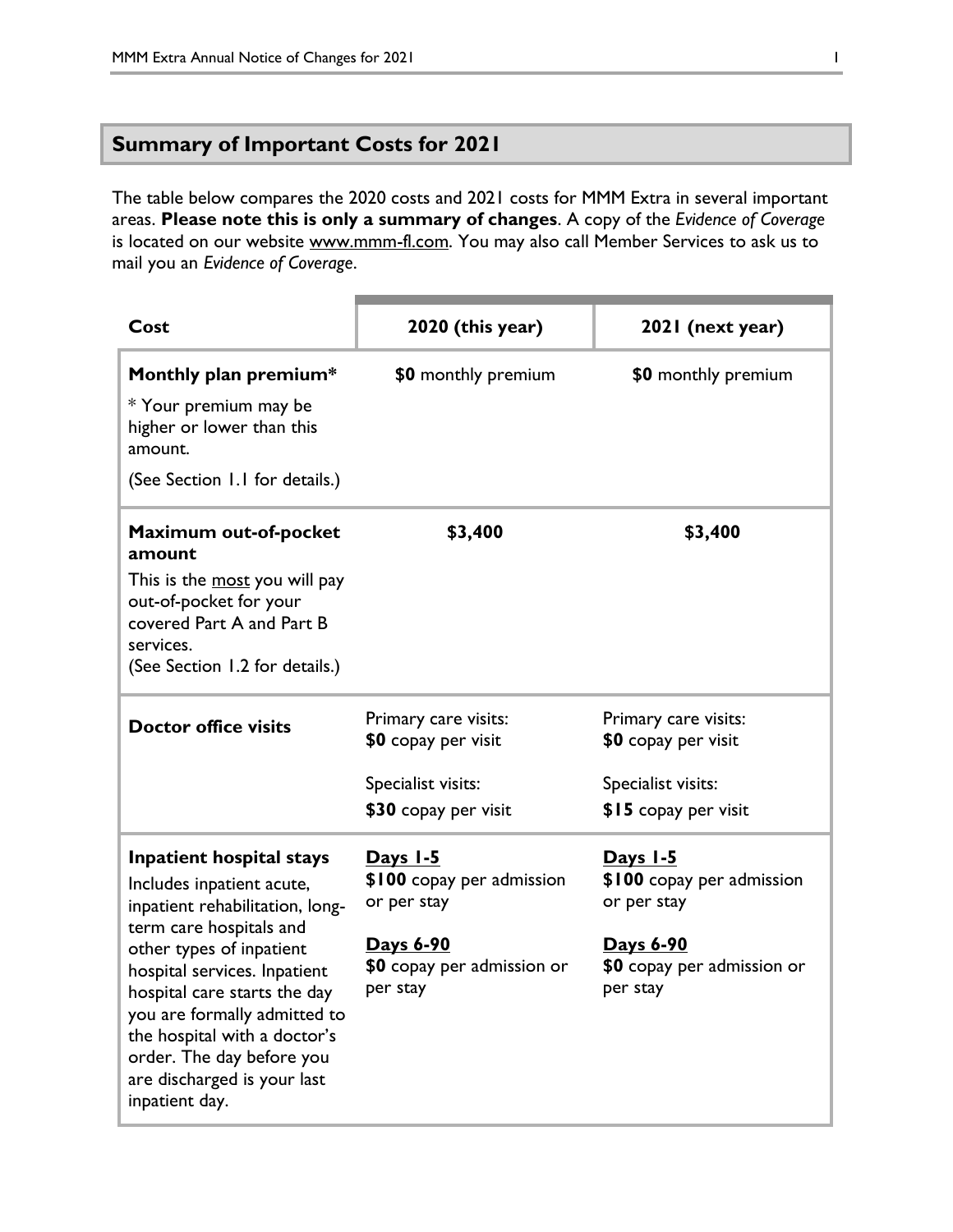| Cost                                                                                                               | 2020 (this year)                                                             | 2021 (next year)                                                             |
|--------------------------------------------------------------------------------------------------------------------|------------------------------------------------------------------------------|------------------------------------------------------------------------------|
| <b>Part D prescription drug</b><br>coverage                                                                        | Deductible: \$0                                                              | Deductible: \$0                                                              |
| (See Section 1.6 for details.)                                                                                     | Copayment/Coinsurance as<br>applicable during the Initial<br>Coverage Stage: | Copayment/Coinsurance as<br>applicable during the Initial<br>Coverage Stage: |
| To find out which drugs are<br>select insulins, review the<br>most recent Drug List we                             | Drug Tier I: (Preferred<br>Generic): \$0 copay                               | Drug Tier I: (Preferred<br>Generic): \$0 copay                               |
| sent you in the mail. If you<br>have questions about the<br>Drug List, you can also call                           | Drug Tier 2: (Generic):<br>$$20$ copay                                       | Drug Tier 2: (Generic):<br>$$10$ copay                                       |
| <b>Member Services (Phone</b><br>numbers for Member<br>Services are printed on the<br>back cover of this booklet). | Drug Tier 3: (Preferred<br>Brand): \$47 copay                                | Drug Tier 3: (Preferred<br>Brand): \$47 copay                                |
|                                                                                                                    | Drug Tier 4: (Non-<br>Preferred Drug): \$100<br>copay                        | Drug Tier 4: (Non-<br>Preferred Drug): \$100<br>copay                        |
|                                                                                                                    | Drug Tier 5: (Specialty<br>Drugs): 33%<br>coinsurance                        | Drug Tier 5: (Specialty<br>Drugs): 33%<br>coinsurance                        |
|                                                                                                                    |                                                                              | Select Insulins: \$0 copay                                                   |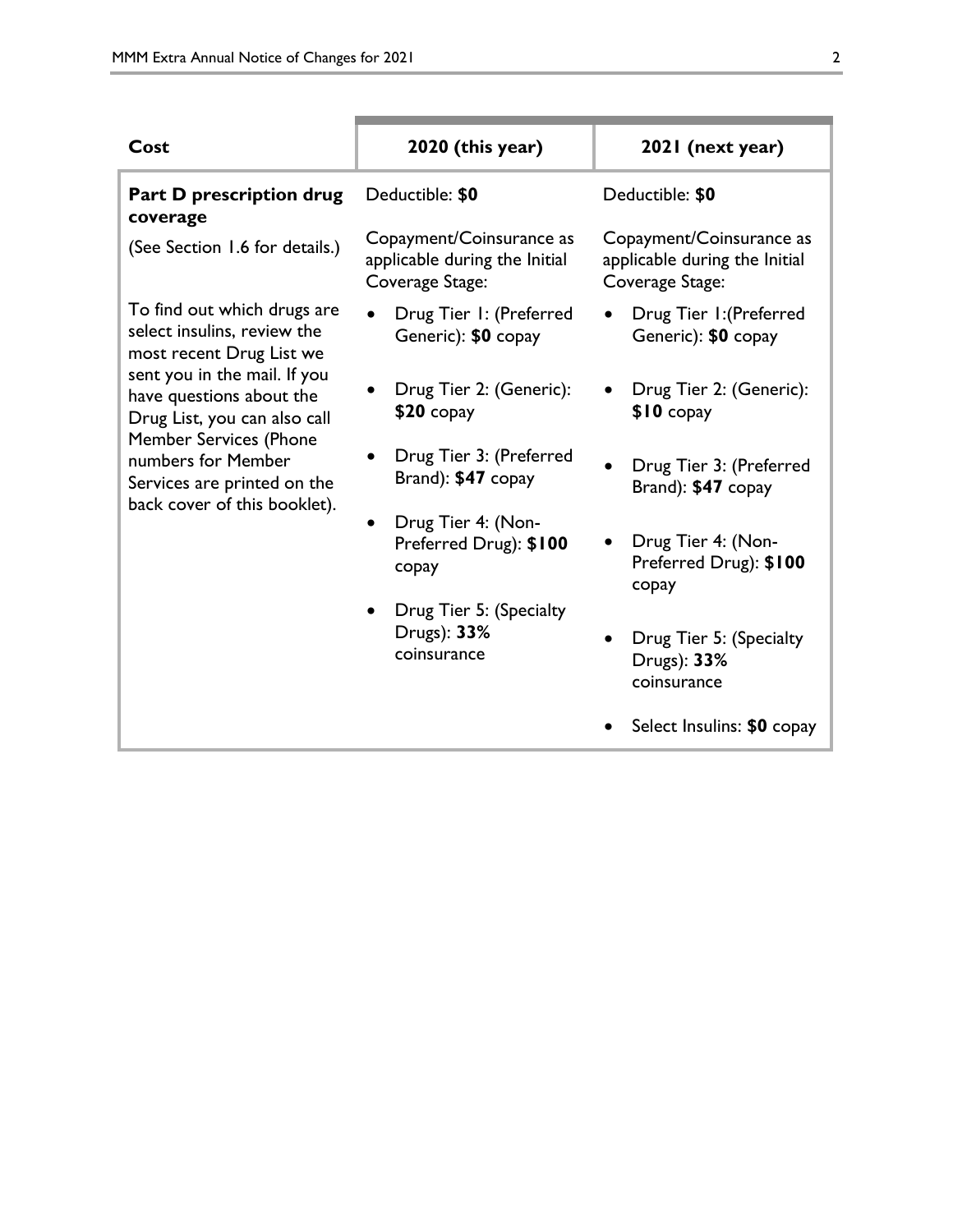# *Annual Notice of Changes* **for 2021 Table of Contents**

|                  | SECTION I Changes to Benefits and Costs for Next Year 4            |  |
|------------------|--------------------------------------------------------------------|--|
|                  |                                                                    |  |
|                  |                                                                    |  |
|                  |                                                                    |  |
|                  |                                                                    |  |
|                  | Section 1.5 – Changes to Benefits and Costs for Medical Services 6 |  |
|                  |                                                                    |  |
|                  |                                                                    |  |
|                  |                                                                    |  |
|                  |                                                                    |  |
| <b>SECTION 3</b> |                                                                    |  |
| <b>SECTION 4</b> | Programs That Offer Free Counseling about Medicare 15              |  |
| <b>SECTION 5</b> | Programs That Help Pay for Prescription Drugs 16                   |  |
| <b>SECTION 6</b> |                                                                    |  |
|                  |                                                                    |  |
|                  |                                                                    |  |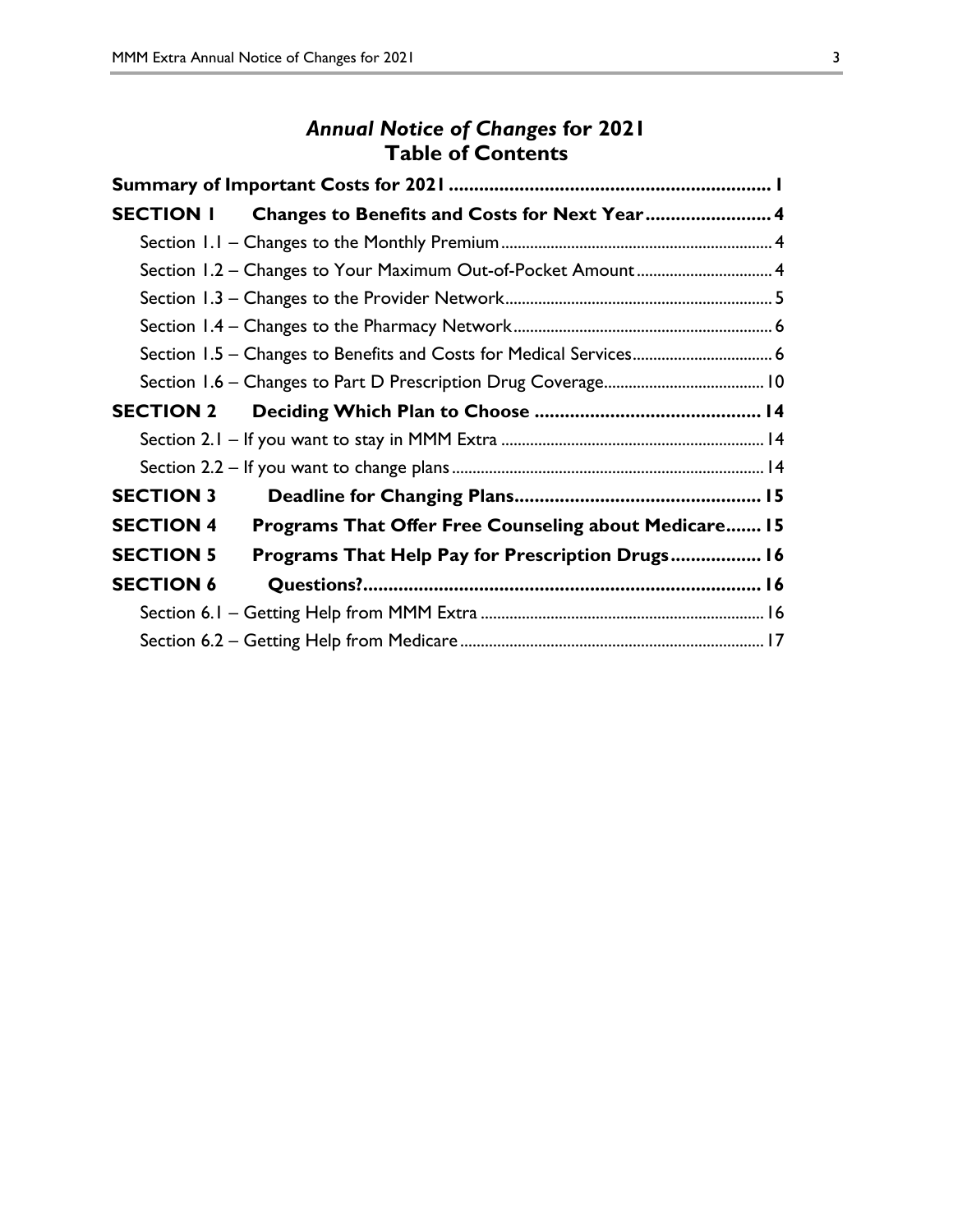## **SECTION 1 Changes to Benefits and Costs for Next Year**

## **Section 1.1 – Changes to the Monthly Premium**

| Cost                                                                                       | 2020 (this year)                      | 2021 (next year)                       |
|--------------------------------------------------------------------------------------------|---------------------------------------|----------------------------------------|
| <b>Medicare Part B monthly premium</b><br>reduction                                        | \$135.50 monthly<br>premium reduction | $$144.60$ monthly<br>premium reduction |
| <b>Monthly premium</b><br>(You must also continue to pay your<br>Medicare Part B premium.) | \$0 monthly premium                   | \$0 monthly premium                    |

- Your monthly plan premium will be *more* if you are required to pay a lifetime Part D late enrollment penalty for going without other drug coverage that is at least as good as Medicare drug coverage (also referred to as "creditable coverage") for 63 days or more.
- If you have a higher income, you may have to pay an additional amount each month directly to the government for your Medicare prescription drug coverage.
- Your monthly premium will be *less* if you are receiving "Extra Help" with your prescription drug costs. Please see Section 5 regarding "Extra Help" from Medicare.

## **Section 1.2 – Changes to Your Maximum Out-of-Pocket Amount**

To protect you, Medicare requires all health plans to limit how much you pay "out-of-pocket" during the year. This limit is called the "maximum out-of-pocket amount." Once you reach this amount, you generally pay nothing for covered Part A and Part B services for the rest of the year.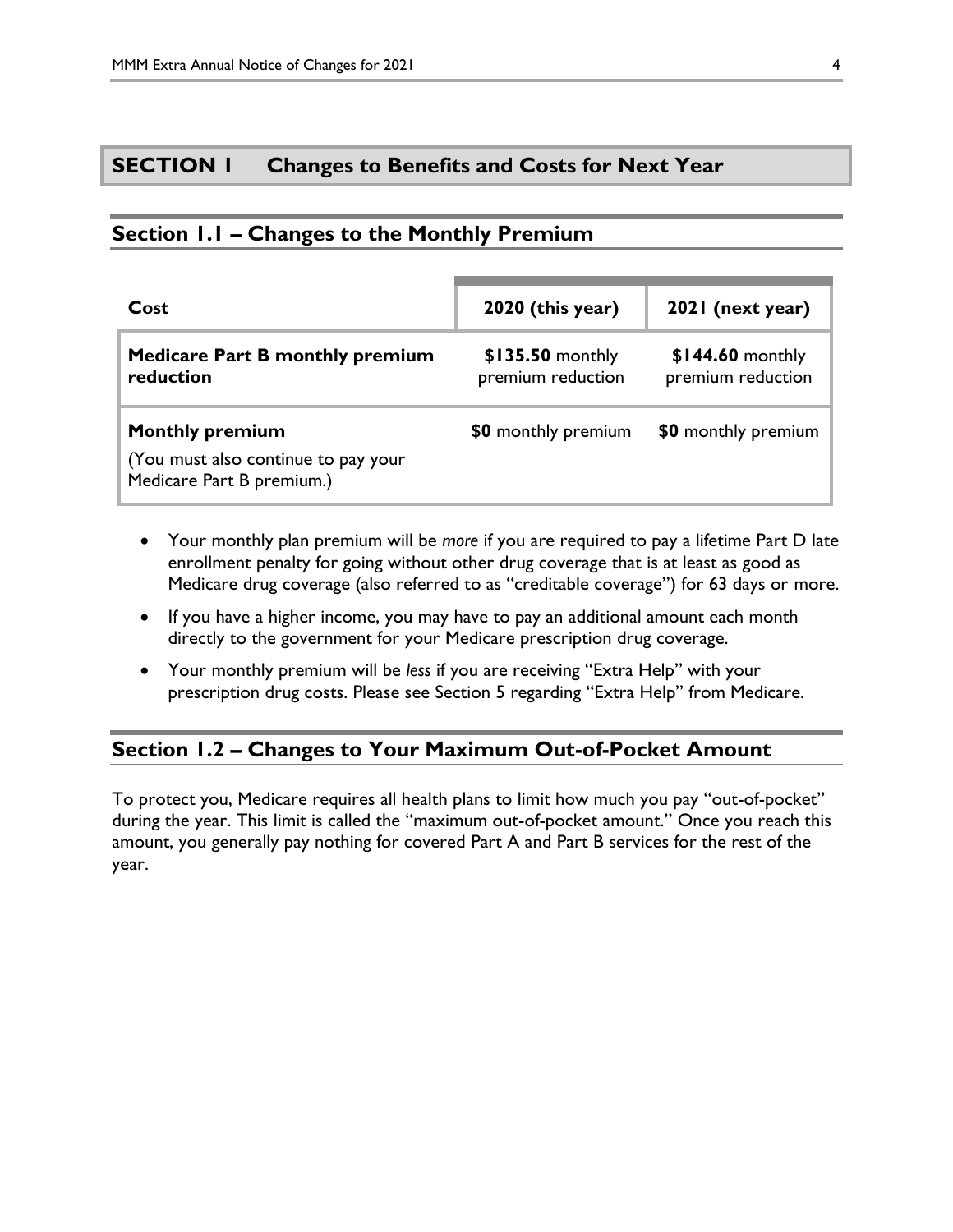| Cost                                                                                                                                                                                                                                                                                                             | $2020$ (this year) | 2021 (next year)                                                                                                                                                                                                  |
|------------------------------------------------------------------------------------------------------------------------------------------------------------------------------------------------------------------------------------------------------------------------------------------------------------------|--------------------|-------------------------------------------------------------------------------------------------------------------------------------------------------------------------------------------------------------------|
| Maximum out-of-pocket<br>amount<br>Your costs for covered medical<br>services (such as copays) count<br>toward your maximum out-of-<br>pocket amount. Your costs for<br>prescription drugs do not count<br>toward your maximum out-of-<br>pocket amount.<br>There is no change for the<br>upcoming benefit year. | \$3,400            | \$3,400<br>Once you have paid \$3,400<br>out-of-pocket for covered<br>Part A and Part B services,<br>you will pay nothing for<br>your covered Part A and<br>Part B services for the rest<br>of the calendar year. |

# **Section 1.3 – Changes to the Provider Network**

There are changes to our network of providers for next year. An updated *Provider and Pharmacy Directory* is located on our website at [www.mmm-fl.com.](http://www.mmmpr.com/) You may also call Member Services for updated provider information or to ask us to mail you a *Provider and Pharmacy Directory*. **Please review the 2021** *Provider and Pharmacy Directory* **to see if your providers (primary care provider, specialists, hospitals, etc.) are in our network**.

It is important that you know that we may make changes to the hospitals, doctors, and specialists (providers) that are part of your plan during the year. There are a number of reasons why your provider might leave your plan, but if your doctor or specialist does leave your plan you have certain rights and protections summarized below:

- Even though our network of providers may change during the year, we must furnish you with uninterrupted access to qualified doctors and specialists.
- We will make a good faith effort to provide you with at least 30 days' notice that your provider is leaving our plan so that you have time to select a new provider.
- We will assist you in selecting a new qualified provider to continue managing your health care needs.
- If you are undergoing medical treatment you have the right to request, and we will work with you to ensure, that the medically necessary treatment you are receiving is not interrupted.
- If you believe we have not furnished you with a qualified provider to replace your previous provider or that your care is not being appropriately managed, you have the right to file an appeal of our decision.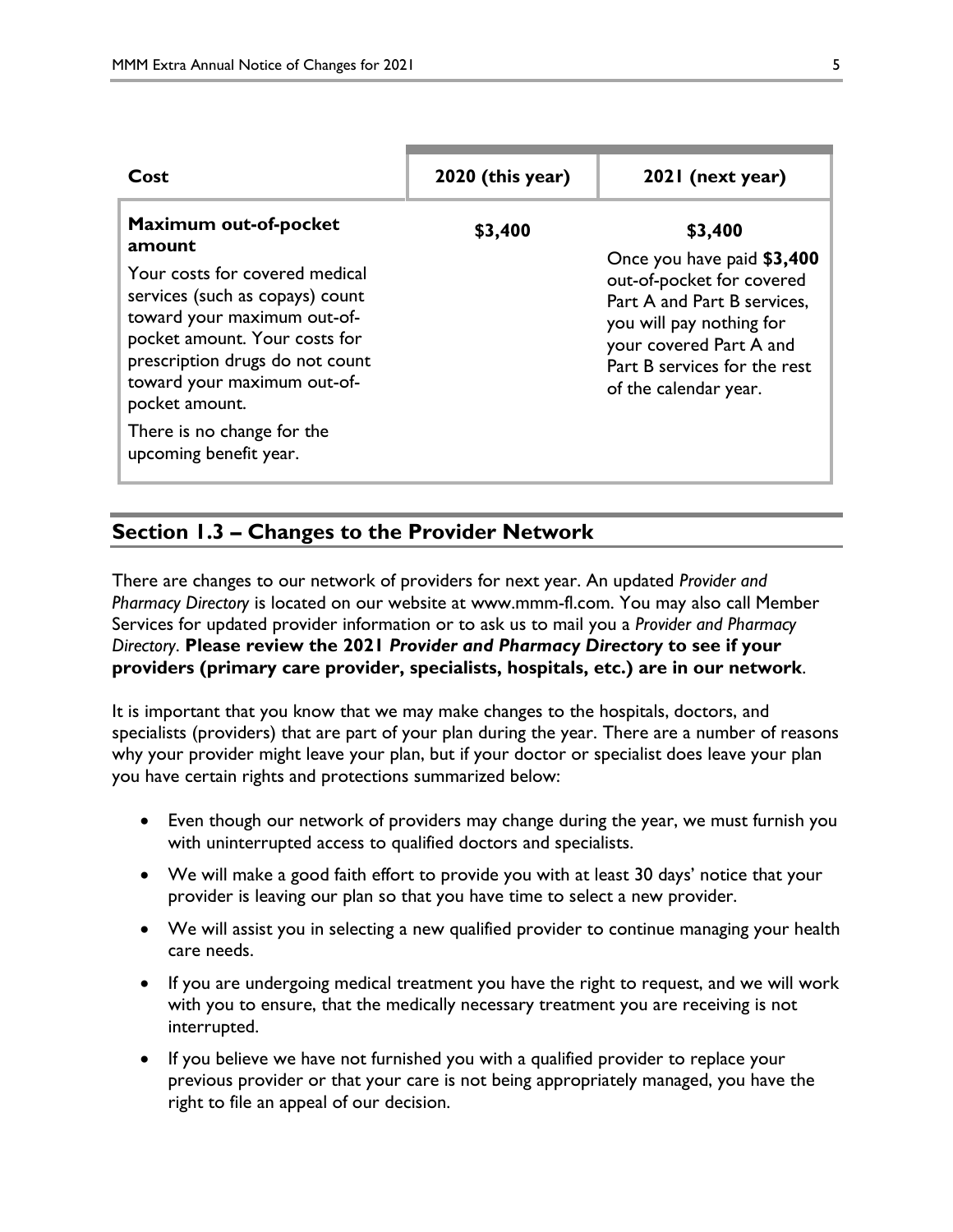• If you find out your doctor or specialist is leaving your plan, please contact us so we can assist you in finding a new provider to manage your care.

### **Section 1.4 – Changes to the Pharmacy Network**

Amounts you pay for your prescription drugs may depend on which pharmacy you use. Medicare drug plans have a network of pharmacies. In most cases, your prescriptions are covered *only* if they are filled at one of our network pharmacies.

There are changes to our network of pharmacies for next year. An updated *Provider and Pharmacy Directory* is located on our website at [www.mmm-fl.com.](http://www.mmmpr.com/) You may also call Member Services for updated provider information or to ask us to mail you a *Provider and Pharmacy Directory*. **Please review the 2021** *Provider and Pharmacy Directory* **to see which pharmacies are in our network**.

#### **Section 1.5 – Changes to Benefits and Costs for Medical Services**

We are changing our coverage for certain medical services next year. The information below describes these changes. For details about the coverage and costs for these services, see Chapter 4, *Medical Benefits Chart (what is covered and what you pay)*, in your *2021 Evidence of Coverage.*

| Cost                                                          | 2020 (this year)                                               | 2021 (next year)                                                                                                  |
|---------------------------------------------------------------|----------------------------------------------------------------|-------------------------------------------------------------------------------------------------------------------|
| <b>Specialist Services</b>                                    | You pay a \$30 copay for<br>each specialist visit.             | You pay a $$15$ copay for<br>each specialist visit.                                                               |
| <b>Additional Telehealth</b><br><b>Services- Supplemental</b> | Additional supplemental<br>Telehealth services not<br>covered. | You pay a \$0 copay for PCP<br>additional supplemental<br>Telehealth Services.                                    |
| <b>Transportation Services-</b><br><b>Supplemental</b>        | Supplemental transportation<br>services not covered.           | You pay a \$0 copay for<br>supplemental transportation<br>services.                                               |
|                                                               |                                                                | You are eligible for up to<br>twelve (12) one-way<br>transportation trips to plan<br>approved locations per year. |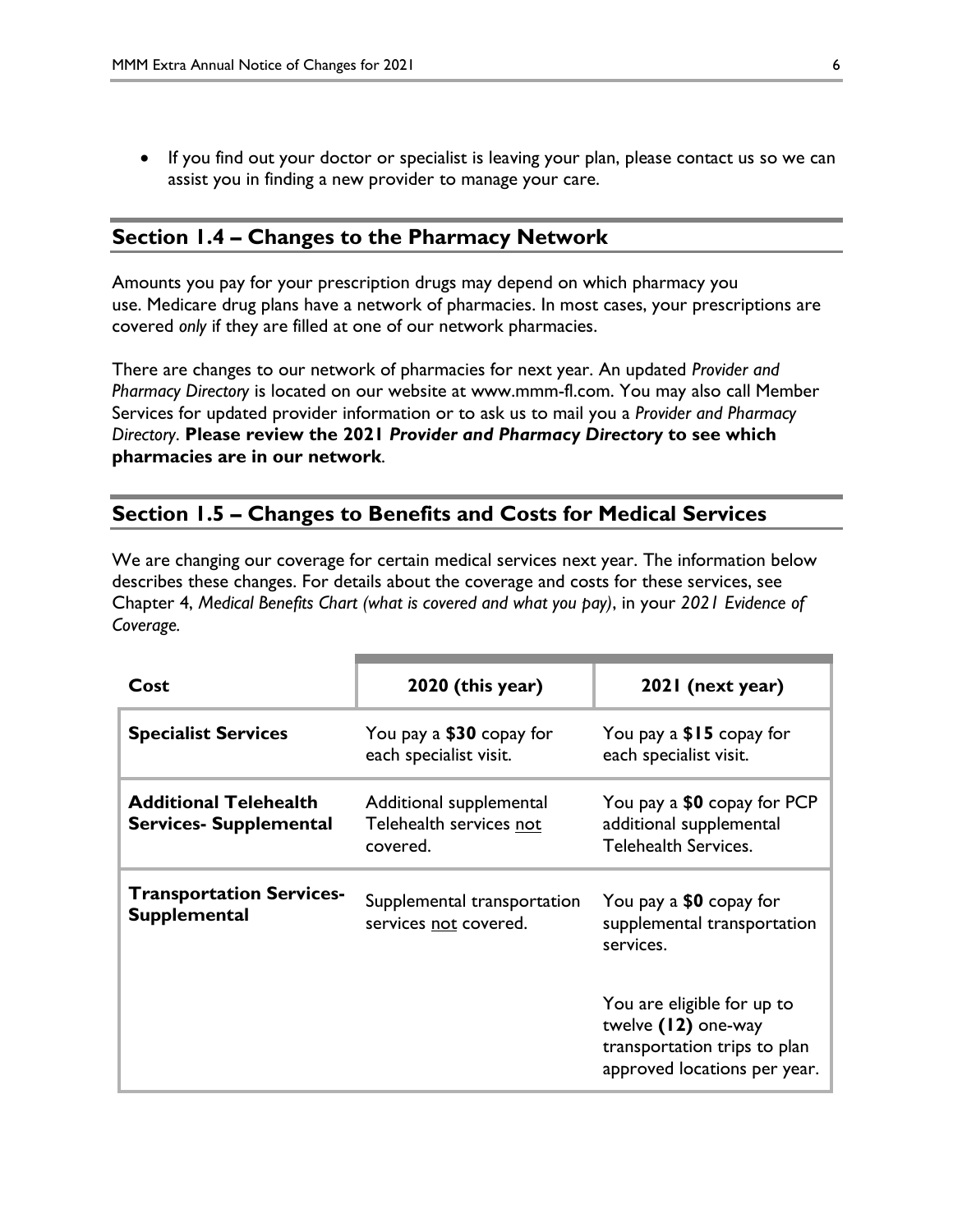| Cost                                                                 | 2020 (this year)                                                                                                                                                                                                                                                                                                                                                                                                                      | 2021 (next year)                                                                                                                                                                                                                                                                                                                                                           |
|----------------------------------------------------------------------|---------------------------------------------------------------------------------------------------------------------------------------------------------------------------------------------------------------------------------------------------------------------------------------------------------------------------------------------------------------------------------------------------------------------------------------|----------------------------------------------------------------------------------------------------------------------------------------------------------------------------------------------------------------------------------------------------------------------------------------------------------------------------------------------------------------------------|
| Over the counter (OTC)<br>drugs and supplies-<br><b>Supplemental</b> | You pay a \$0 copay for<br>supplemental over the<br>counter (OTC) drugs and<br>supplies.                                                                                                                                                                                                                                                                                                                                              | You pay a \$0 copay for<br>supplemental over the<br>counter (OTC) drugs and<br>supplies.                                                                                                                                                                                                                                                                                   |
|                                                                      | You are eligible for up to<br>\$25 every three (3) months<br>to be used toward the<br>purchase of over-the<br>counter (OTC) health and<br>wellness products. OTC<br>drugs and items available in<br>retail pharmacies or by mail-<br>order.                                                                                                                                                                                           | You are eligible for up to<br>\$25 every three (3) months<br>to be used toward the<br>purchase of over-the<br>counter (OTC) health and<br>wellness products. OTC<br>drugs and items available by<br>mail-order or through in-<br>home delivery.                                                                                                                            |
|                                                                      | The plan covers:                                                                                                                                                                                                                                                                                                                                                                                                                      | The plan covers:                                                                                                                                                                                                                                                                                                                                                           |
|                                                                      | I. Minerals and vitamins<br>2. In home testing and<br>monitoring<br>3. Hormone replacement<br>4. Weight loss items<br>5. Fiber supplements<br>6. First Aid supplies<br>7. Incontinence supplies<br>8. Medicines, ointments and<br>sprays with active medical<br>ingredients that alleviate<br>symptoms<br>9. Topical Sunscreen<br>10. Supportive items for<br>comfort<br>II. Mouth care<br>12. Nicotine Replacement<br><b>Therapy</b> | I. Minerals and vitamins<br>2. In home testing and<br>monitoring<br>3. Fiber supplements<br>4. First Aid supplies<br>5. Incontinence supplies<br>6. Medicines, ointments and<br>sprays with active medical<br>ingredients that alleviate<br>symptoms<br>7. Topical Sunscreen<br>8. Supportive items for<br>comfort<br>9. Mouth care<br>10. Nicotine Replacement<br>Therapy |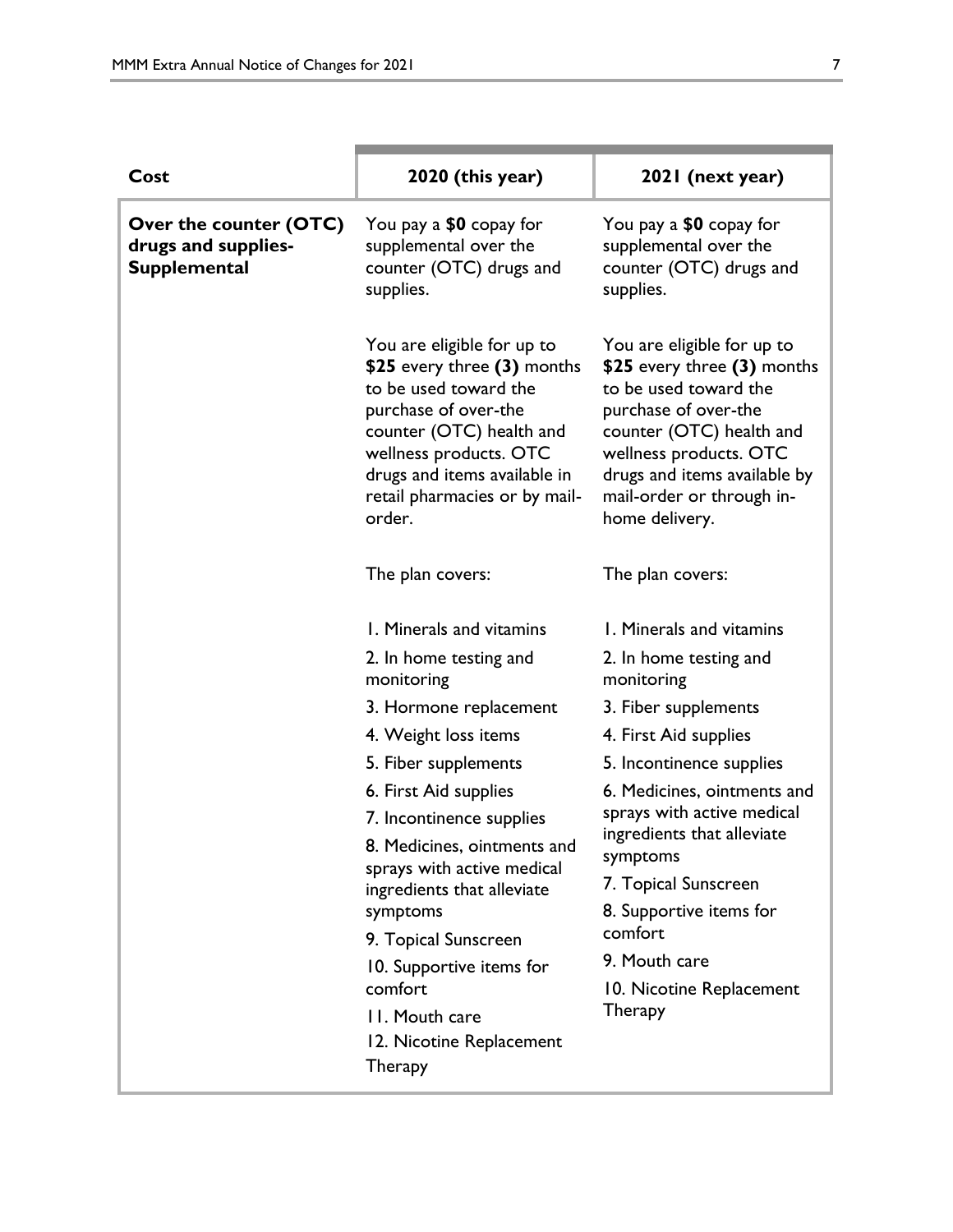| Cost                                                        | 2020 (this year)                                              | 2021 (next year)                                                                                                                                                                                      |
|-------------------------------------------------------------|---------------------------------------------------------------|-------------------------------------------------------------------------------------------------------------------------------------------------------------------------------------------------------|
| <b>Comprehensive Dental</b><br><b>Services-Supplemental</b> | Supplemental<br>comprehensive dental<br>services not covered. | You pay a \$0 copay for the<br>following supplemental<br>comprehensive dental<br>services:<br>Restorative<br>Periodontics<br><b>Extractions</b><br>Prosthodontia<br>Oral and maxillofacial<br>surgery |
|                                                             |                                                               | <b>Restorative Services</b><br>Up to two $(2)$ amalgam<br>fillings, restorations in resins<br>or replacement in anterior<br>teeth and bicuspids covered<br>once every year.                           |
|                                                             |                                                               | You are eligible for up to<br>two (2) treatments for post<br>and core buildup and/or<br>individual crowns per year<br>per tooth per life.                                                             |
|                                                             |                                                               | <b>Periodontic services</b>                                                                                                                                                                           |
|                                                             |                                                               | Gingivectomy or<br>gingivoplasty covered once<br>(1) per quadrant every<br>twenty-four (24) months.                                                                                                   |
|                                                             |                                                               | Osseous surgery covered<br>once (1) per quadrant every<br>thirty-six (36) months.                                                                                                                     |
|                                                             |                                                               | Clinical crown lengthening,<br>hard tissue covered.                                                                                                                                                   |
|                                                             |                                                               |                                                                                                                                                                                                       |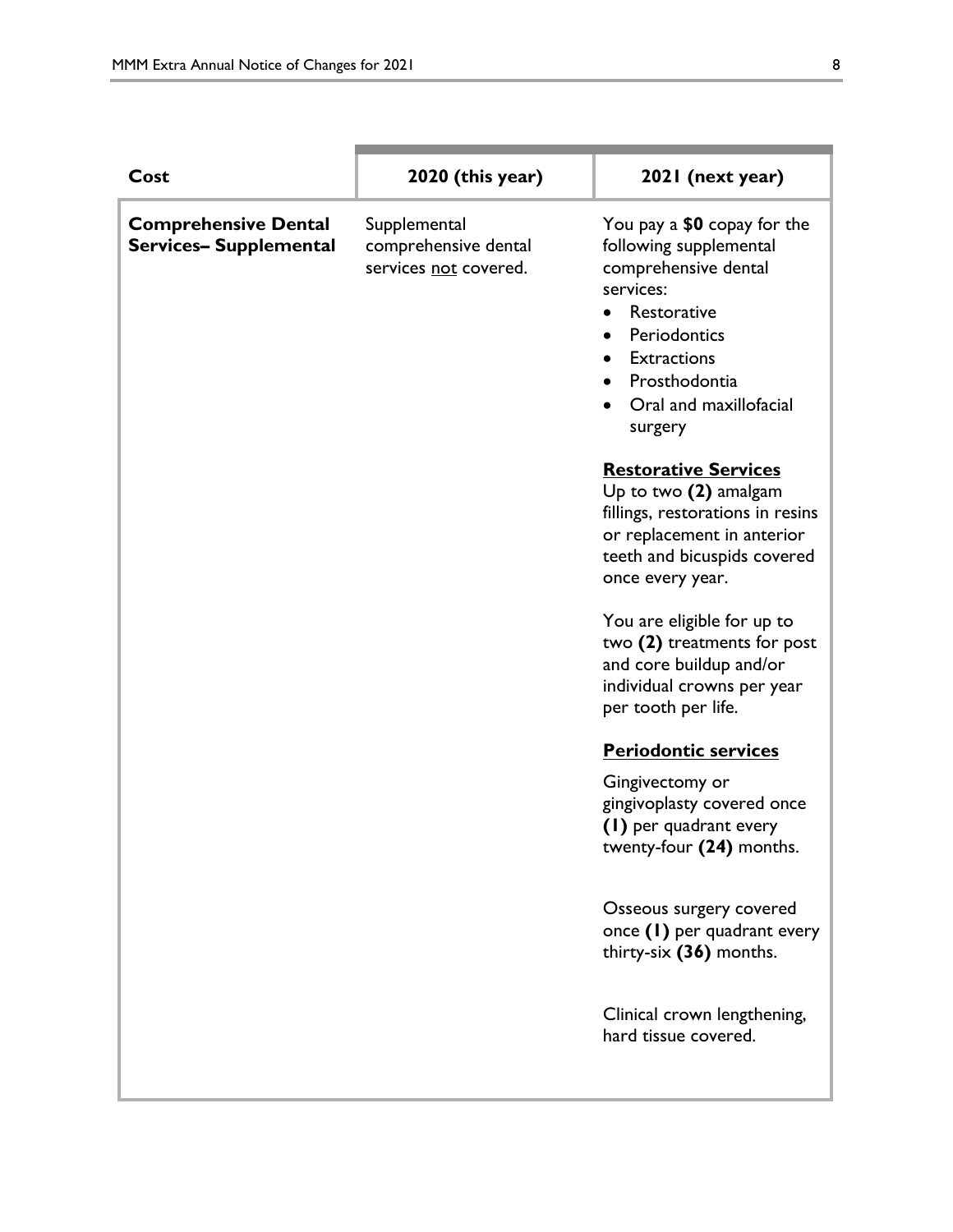| Cost | 2020 (this year) | 2021 (next year)                                                                                                                                                                                              |
|------|------------------|---------------------------------------------------------------------------------------------------------------------------------------------------------------------------------------------------------------|
|      |                  | Periodontal scaling and root<br>planning covered once (1)<br>per quadrant every twenty-<br>four (24) months.                                                                                                  |
|      |                  | Periodontal maintenance<br>covered once (1) every six<br>$(6)$ months.                                                                                                                                        |
|      |                  | Comprehensive periodontal<br>evaluation covered once (1)<br>every thirty-six (36)<br>months.                                                                                                                  |
|      |                  | <b>Prosthodontic Services</b><br>Complete or removable<br>denture in resin base or<br>partial denture in cast metal<br>framework with resin base<br>or partial flexible base<br>denture every five (5) years. |
|      |                  | Fixed dentures covered one<br>(1) per tooth every five (5)<br>years.                                                                                                                                          |
|      |                  | <b>Extraction Services</b><br>Extractions covered.                                                                                                                                                            |
|      |                  | <b>Oral Surgery and</b><br><b>Maxillofacial Services</b><br>Removal of residual tooth<br>roots covered.                                                                                                       |
|      |                  | Oroantral fistula closure<br>covered.                                                                                                                                                                         |
|      |                  | Primary closure of a sinus<br>perforation covered.                                                                                                                                                            |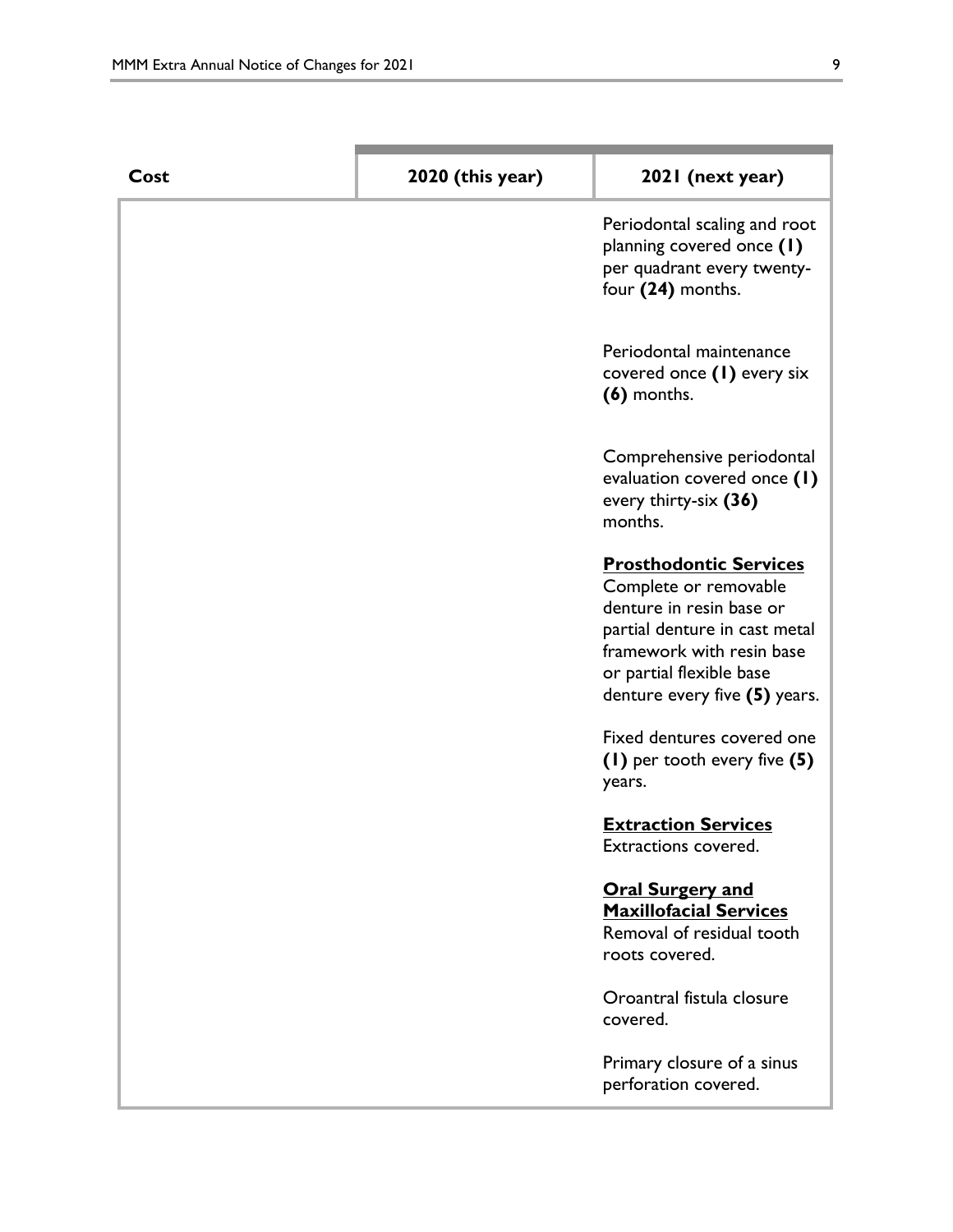| Cost | $2020$ (this year) | 2021 (next year)                                                                                  |
|------|--------------------|---------------------------------------------------------------------------------------------------|
|      |                    | Alveoloplasty with or<br>without extractions covered<br>once $(1)$ per quadrant in a<br>lifetime. |
|      |                    | Incision and drainage of<br>abscess covered.                                                      |
|      |                    | <b>Excision of hyperplastic</b><br>tissue covered per arch.                                       |

# **Section 1.6 – Changes to Part D Prescription Drug Coverage**

#### **Changes to Our Drug List**

Our list of covered drugs is called a Formulary or "Drug List." A copy of our Drug List is provided electronically.

We made changes to our Drug List, including changes to the drugs we cover and changes to the restrictions that apply to our coverage for certain drugs. **Review the Drug List to make sure your drugs will be covered next year and to see if there will be any restrictions.**

If you are affected by a change in drug coverage, you can:

- **Work with your doctor (or other prescriber) and ask the plan to make an exception** to cover the drug. **We encourage current members** to ask for an exception before next year.
	- o To learn what you must do to ask for an exception, see Chapter 9 of your *E*v*idence of Coverage* (*What to do if you have a problem or complaint (coverage decisions, appeals, complaints))* or call Member Services.
- **Work with your doctor (or other prescriber) to find a different drug** that we cover. You can call Member Services to ask for a list of covered drugs that treat the same medical condition.

The plan gives affected enrollees guidance regarding how to proceed after a temporary fill is provided, so that an appropriate and meaningful transition can be effectuated by the end of the transition period. Until that transition is actually made, however, either through a switch to an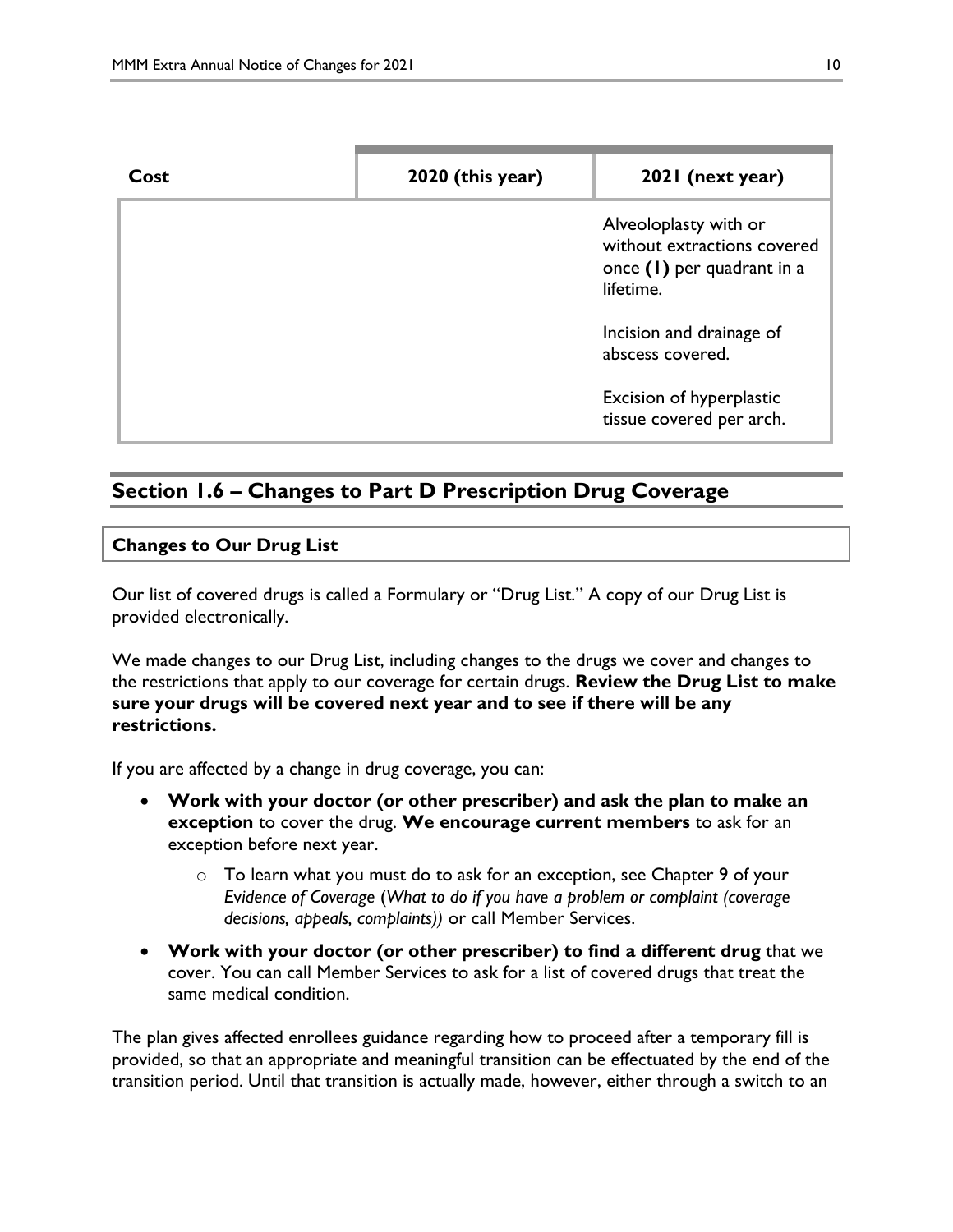appropriate formulary drug, or decision of an exception request, continuation of drug coverage will be provided, other than for drugs not covered under Medicare Part D.

The plan continues to provide necessary drugs to an enrollee via an extension of the transition period, on a case-by-case basis, to the extent that his or her exception request or appeal has not been processed by the end of the minimum transition period and until such time as a transition has been made.

Exceptions will continue to be covered during the period (generally a calendar year) it was approved for, regardless of when the drug was approved. No new drug exception request needs to be submitted by the start of the year unless the prior authorization expires.

Most of the changes in the Drug List are new for the beginning of each year. However, during the year, we might make other changes that are allowed by Medicare rules.

When we make these changes to the Drug List during the year, you can still work with your doctor (or other prescriber) and ask us to make an exception to cover the drug. We will also continue to update our online Drug List as scheduled and provide other required information to reflect drug changes. (To learn more about changes we may make to the Drug List, see Chapter 5, Section 6 of the Evidence of Coverage.)

#### **Changes to Prescription Drug Costs**

*Note:* If you are in a program that helps pay for your drugs ("Extra Help"), **the information about costs for Part D prescription drugs may not apply to you.** We sent you a separate insert, called the "Evidence of Coverage Rider for People Who Get Extra Help Paying for Prescription Drugs" (also called the "Low Income Subsidy Rider" or the "LIS Rider"), which tells you about your drug costs. If you receive "Extra Help" and haven't received this insert by September 30<sup>th</sup>, please call Member Services and ask for the "LIS Rider." Phone numbers for Member Services are in Section 6.1 of this booklet.

There are four "drug payment stages." How much you pay for a Part D drug depends on which drug payment stage you are in. (You can look in Chapter 6, Section 2 of your *Evidence of Coverage* for more information about the stages.)

The information below shows the changes for next year to the first two stages – the Yearly Deductible Stage and the Initial Coverage Stage. (Most members do not reach the other two stages – the Coverage Gap Stage or the Catastrophic Coverage Stage. To get information about your costs in these stages, look at Chapter 6, Sections 6 and 7, in the *Evidence of Coverage*, which is located on our website at [www.mmm-fl.com.](http://www.mmmpr.com/) You may also call Member Services to ask us to mail you an *Evidence of Coverage*.)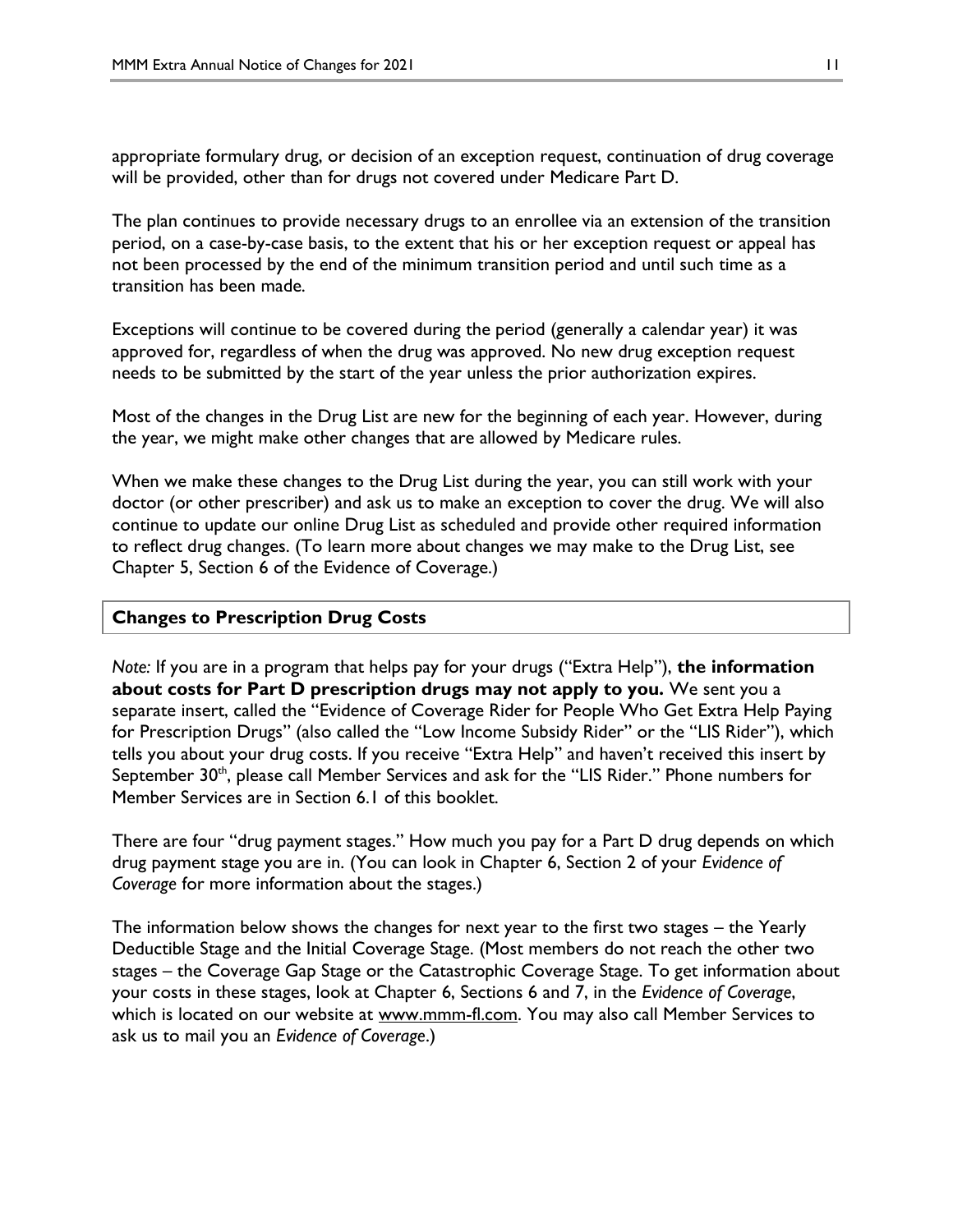## **Changes to the Deductible Stage**

| <b>Stage</b>                                      | 2020 (this year)                                                                  | 2021 (next year)                                                                  |
|---------------------------------------------------|-----------------------------------------------------------------------------------|-----------------------------------------------------------------------------------|
| <b>Stage I: Yearly Deductible</b><br><b>Stage</b> | Because we have no<br>deductible, this payment<br>stage does not apply to<br>you. | Because we have no<br>deductible, this payment<br>stage does not apply to<br>you. |

## **Changes to Your Cost Sharing in the Initial Coverage Stage**

To learn how copayments and coinsurance work, look at Chapter 6, Section 1.2, *Types of out-ofpocket costs you may pay for covered drugs* in your *Evidence of Coverage*.

| <b>Stage</b>                                                                                                                                                              | 2020 (this year)                                                                                    | 2021 (next year)                                                                                    |
|---------------------------------------------------------------------------------------------------------------------------------------------------------------------------|-----------------------------------------------------------------------------------------------------|-----------------------------------------------------------------------------------------------------|
| <b>Stage 2: Initial Coverage</b><br><b>Stage</b><br>During this stage, the plan pays                                                                                      | Your cost for a one-<br>month supply filled at a<br>network pharmacy with<br>standard cost-sharing: | Your cost for a one-<br>month supply filled at a<br>network pharmacy with<br>standard cost-sharing: |
| its share of the cost of your<br>drugs and you pay your share<br>of the cost.<br>The costs in this row are for a<br>one-month (30-day) supply when                        | Tier I<br><b>Preferred Generic:</b><br>You pay \$0 per<br>prescription.                             | Tier I<br><b>Preferred Generic:</b><br>You pay \$0 per<br>prescription.                             |
| you fill your prescription at a<br>network pharmacy that provides<br>standard cost-sharing. For<br>information about the costs for a<br>long-term supply or for mail-     | Tier 2<br><b>Generic:</b><br>You pay \$20 per<br>prescription.                                      | Tier 2<br><b>Generic:</b><br>You pay \$10 per<br>prescription.                                      |
| order prescriptions, look in<br>Chapter 6, Section 5 of your<br>Evidence of Coverage.<br>We changed the tier for<br>some of the drugs on our<br>Drug List. To see if your | Tier 3<br><b>Preferred Brand:</b><br>You pay \$47 per<br>prescription.<br>Tier 4                    | Tier 3<br><b>Preferred Brand:</b><br>You pay \$47 per<br>prescription.<br>Tier 4                    |
| drugs will be in a different<br>tier, look them up on the<br>Drug List.                                                                                                   | <b>Non-Preferred Drugs:</b><br>You pay \$100 per<br>prescription.                                   | <b>Non-Preferred Drugs:</b><br>You pay \$100 per<br>prescription.                                   |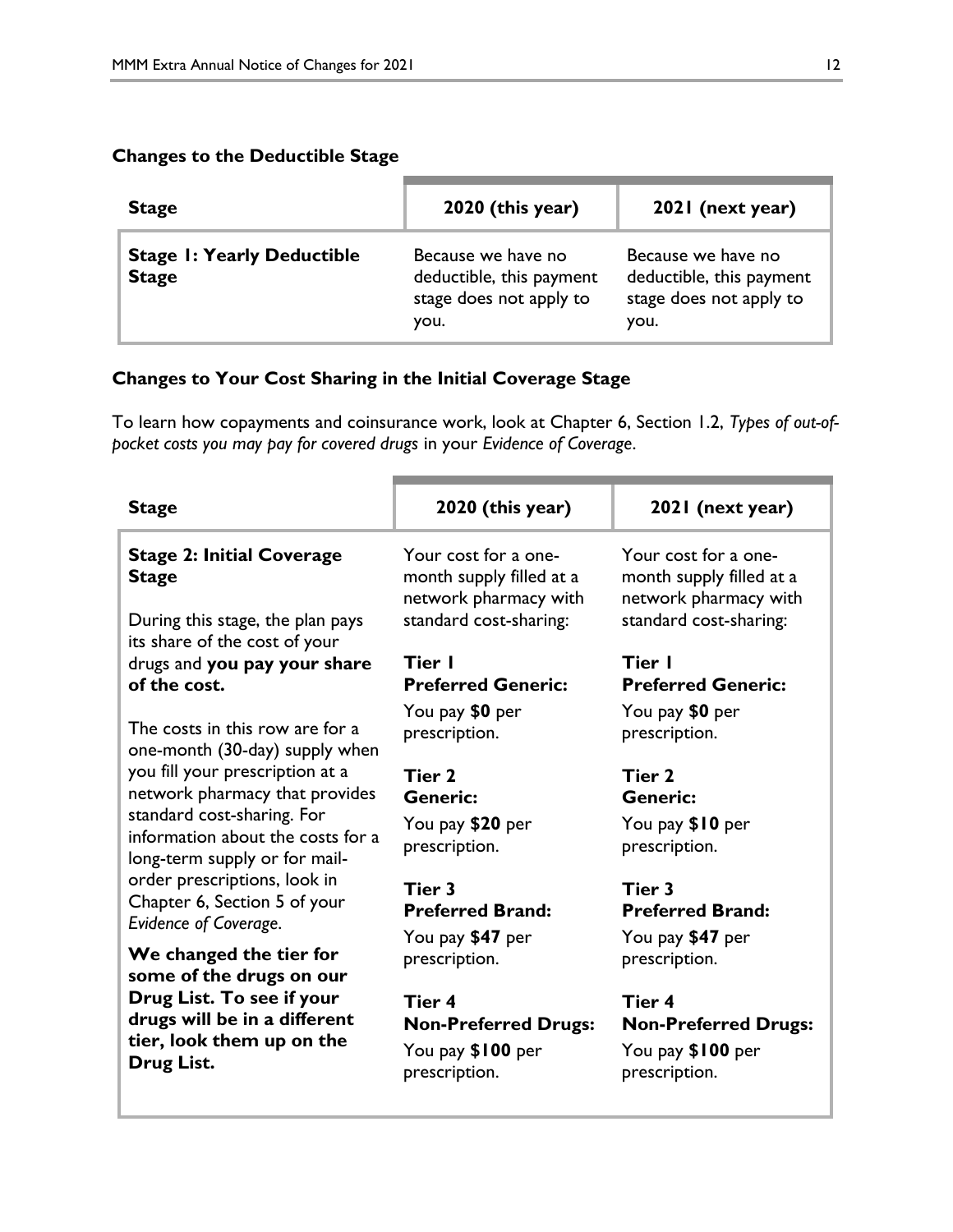| <b>Stage</b> | 2020 (this year)                                                                                                       | 2021 (next year)                                                                                                                  |
|--------------|------------------------------------------------------------------------------------------------------------------------|-----------------------------------------------------------------------------------------------------------------------------------|
|              | Tier 5<br><b>Specialty Drugs:</b><br>You pay 33% of the total<br>cost.                                                 | Tier 5<br><b>Specialty Drugs:</b><br>You pay 33% of the total<br>cost.                                                            |
|              |                                                                                                                        | <b>Select Insulins:</b>                                                                                                           |
|              |                                                                                                                        | You pay \$0 for select<br>insulins.                                                                                               |
|              | Once your total drug<br>costs have reached<br>\$4,020, you will move to<br>the next stage (the<br>Coverage Gap Stage). | Once your total drug<br>costs have reached<br>\$4,130, you will move to<br>the next stage (the<br>Coverage Gap Stage).            |
|              | <b>Excluded Drugs not</b><br>covered.                                                                                  | This plan covers the<br>following Excluded Drugs:                                                                                 |
|              |                                                                                                                        | <b>Erectile Dysfunction</b><br><b>Drugs</b>                                                                                       |
|              |                                                                                                                        | You pay \$0 for drugs<br>included in Tier I<br>(Preferred Generic) and<br>\$47 for drugs included in<br>Tier 3 (Preferred Brand). |
|              |                                                                                                                        | You are eligible for up to<br>four (4) prescribed pills<br>every month.                                                           |

## **Changes to the Coverage Gap and Catastrophic Coverage Stages**

The other two drug coverage stages – the Coverage Gap Stage and the Catastrophic Coverage Stage – are for people with high drug costs. **Most members do not reach the Coverage Gap Stage or the Catastrophic Coverage Stage**. For information about your costs in these stages, look at Chapter 6, Sections 6 and 7, in your *Evidence of Coverage*.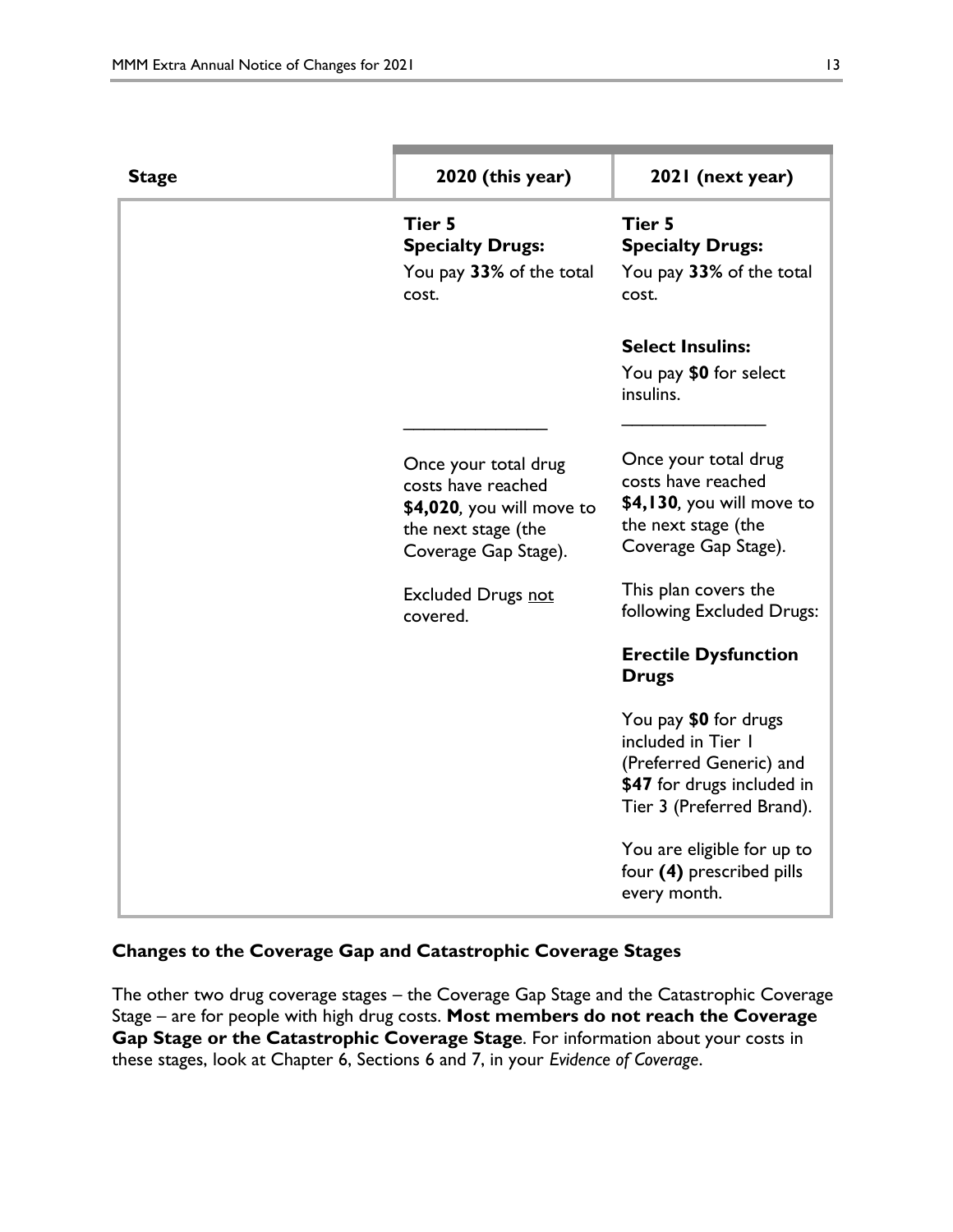MMM Extra offers additional gap coverage for select insulins. During the Coverage Gap stage, your out-of-pocket costs for select insulins will be \$0.

## **SECTION 2 Deciding Which Plan to Choose**

### **Section 2.1 – If you want to stay in MMM Extra**

**To stay in our plan you don't need to do anything.** If you do not sign up for a different plan or change to Original Medicare by December 7, you will automatically be enrolled in our MMM Extra.

## **Section 2.2 – If you want to change plans**

We hope to keep you as a member next year but if you want to change for 2021 follow these steps:

#### **Step 1: Learn about and compare your choices**

- You can join a different Medicare health plan timely,
- *OR*-- You can change to Original Medicare. If you change to Original Medicare, you will need to decide whether to join a Medicare drug plan. If you do not enroll in a Medicare drug plan, please see Section 1.1 regarding a potential Part D late enrollment penalty.

To learn more about Original Medicare and the different types of Medicare plans, read *Medicare & You 2021*, call your State Health Insurance Assistance Program (see Section 4), or call Medicare (see Section 6.2).

You can also find information about plans in your area by using the Medicare Plan Finder on the Medicare website. Go to [www.medicare.gov/plan-compare.](http://www.medicare.gov/plan-compare) **Here, you can find information about costs, coverage, and quality ratings for Medicare plans.**

As a reminder, MMM of Florida (MMM Medicare and Much More) offers other Medicare health plans. These other plans may differ in coverage, monthly premiums, and cost-sharing amounts.

#### **Step 2: Change your coverage**

- To change **to a different Medicare health plan**, enroll in the new plan. You will automatically be disenrolled from MMM Extra.
- To **change to Original Medicare with a prescription drug plan,** enroll in the new drug plan. You will automatically be disenrolled from MMM Extra.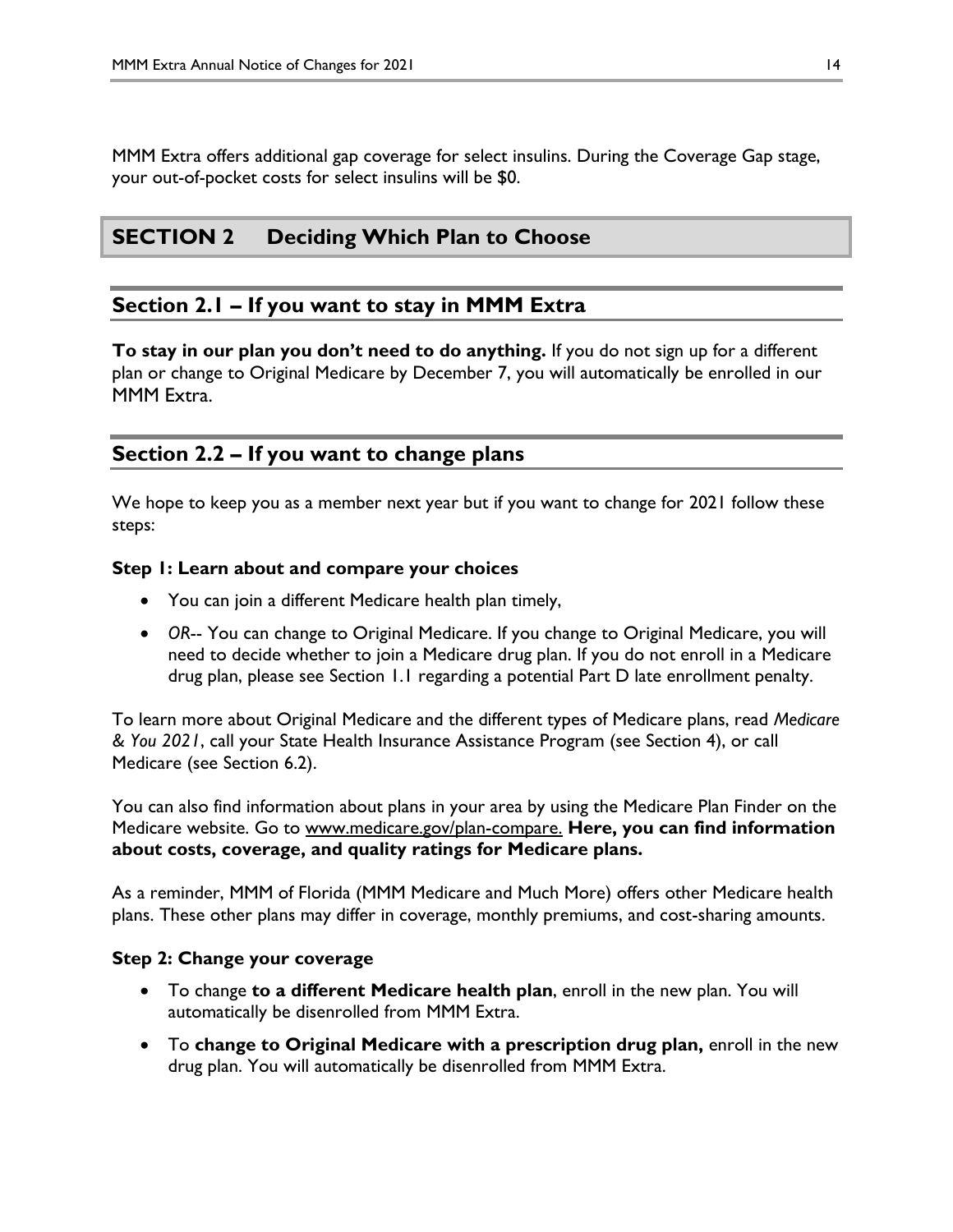- To **change to Original Medicare without a prescription drug plan**, you must either:
	- $\circ$  Send us a written request to disenroll. Contact Member Services if you need more information on how to do this (phone numbers are in Section 6.1 of this booklet).
	- o *– or –* Contact **Medicare**, at 1-800-MEDICARE (1-800-633-4227), 24 hours a day, 7 days a week, and ask to be disenrolled. TTY users should call 1-877-486-2048.

# **SECTION 3 Deadline for Changing Plans**

If you want to change to a different plan or to Original Medicare for next year, you can do it from **October 15 until December 7.** The change will take effect on January 1, 2021.

#### **Are there other times of the year to make a change?**

In certain situations, changes are also allowed at other times of the year. For example, people with Medicaid, those who get "Extra Help" paying for their drugs, those who have or are leaving employer coverage, and those who move out of the service area may be allowed to make a change at other times of the year. For more information, see Chapter 10, Section 2.3 of the *Evidence of Coverage.*

If you enrolled in a Medicare Advantage plan for January 1, 2021, and don't like your plan choice, you can switch to another Medicare health plan (either with or without Medicare prescription drug coverage) or switch to Original Medicare (either with or without Medicare prescription drug coverage) between January 1 and March 31, 2021. For more information, see Chapter 10, Section 2.2 of the *Evidence of Coverage*.

## **SECTION 4 Programs That Offer Free Counseling about Medicare**

The State Health Insurance Assistance Program (SHIP) is a government program with trained counselors in every state. In Florida, the SHIP is called Serving Health Insurance Needs of Elders (SHINE).

Serving Health Insurance Needs of Elders (SHINE) is independent (not connected with any insurance company or health plan). It is a state program that gets money from the Federal government to give free local health insurance counseling to people with Medicare. Serving Health Insurance Needs of Elders (SHINE) counselors can help you with your Medicare questions or problems. They can help you understand your Medicare plan choices and answer questions about switching plans. You can call Serving Health Insurance Needs of Elders (SHINE) at1-800-963-5337. TTY users should call 1-800-955-8770. You can learn more about Serving Health Insurance Needs of Elders (SHINE) by visiting their website (http://www.floridashine.org)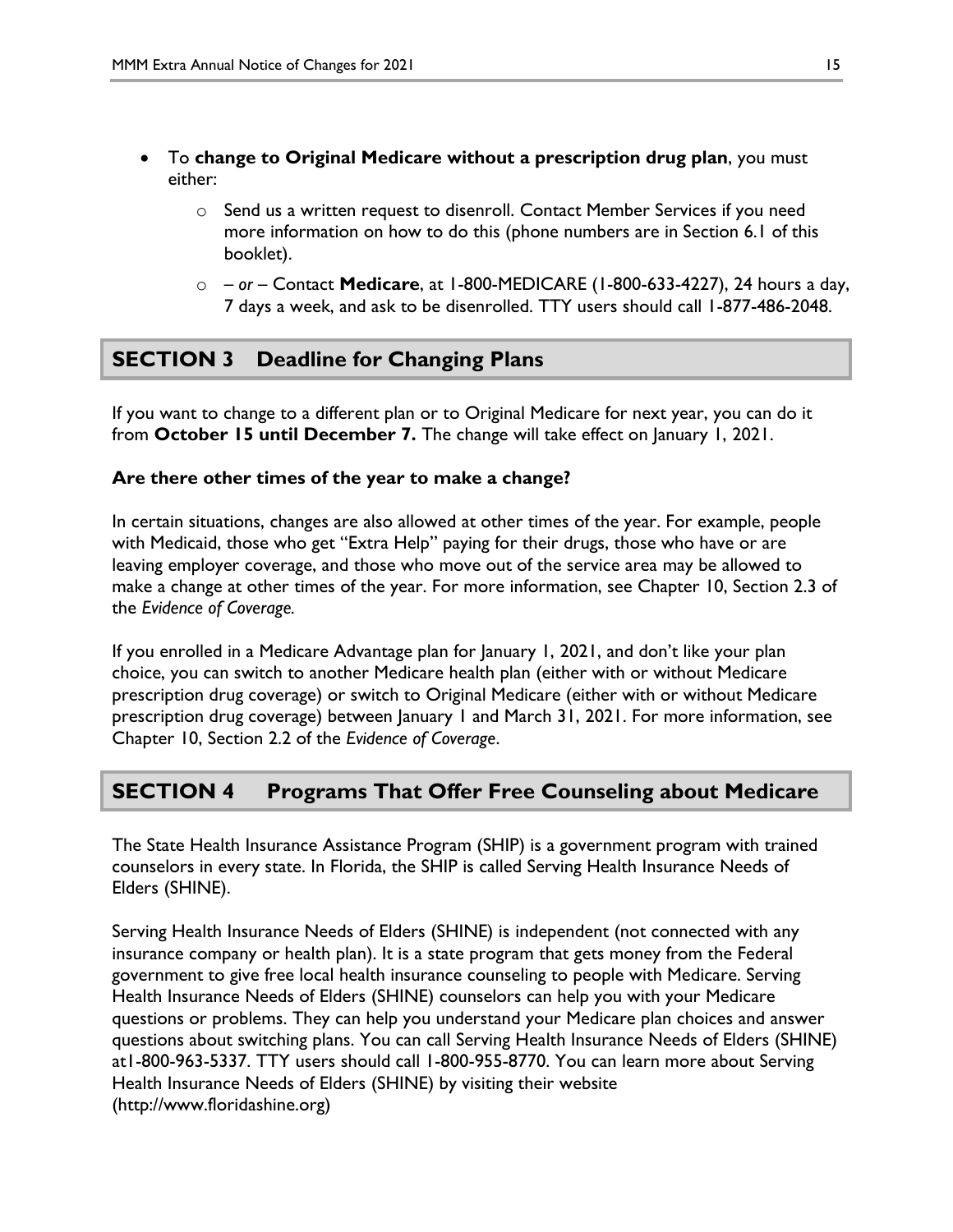# **SECTION 5 Programs That Help Pay for Prescription Drugs**

You may qualify for help paying for prescription drugs.

- **"Extra Help" from Medicare.** People with limited incomes may qualify for "Extra Help" to pay for their prescription drug costs. If you qualify, Medicare could pay up to 75% or more of your drug costs including monthly prescription drug premiums, annual deductibles, and coinsurance. Additionally, those who qualify will not have a coverage gap or late enrollment penalty. Many people are eligible and don't even know it. To see if you qualify, call:
	- o 1-800-MEDICARE (1-800-633-4227). TTY users should call 1-877-486-2048, 24 hours a day/7 days a week;
	- o The Social Security Office at 1-800-772-1213 between 7 am and 7 pm, Monday through Friday. TTY users should call, 1-800-325-0778 (applications); or
	- o Your State Medicaid Office (applications).
- **Prescription Cost-sharing Assistance for Persons with HIV/AIDS.** The AIDS Drug Assistance Program (ADAP) helps ensure that ADAP-eligible individuals living with HIV/AIDS have access to life-saving HIV medications. Individuals must meet certain criteria, including proof of State residence and HIV status, low income as defined by the State, and uninsured/under-insured status. Medicare Part D prescription drugs that are also covered by ADAP qualify for prescription cost-sharing assistance through the Florida AIDS Drug Assistance Program (ADAP). For information on eligibility criteria, covered drugs, or how to enroll in the program, please call 1-800-352-2437 (English), 1-800-545-7432 (Spanish), 1-800-243-7101 (Creole). TTY users should call 1-888-503- 7118.

# **SECTION 6 Questions?**

# **Section 6.1 – Getting Help from MMM Extra**

Questions? We're here to help. Please call Member Services at 1-844-212-9858. (TTY only, call 711). We are available for phone calls Monday through Sunday, from 8:00 a.m. to 8:00 p.m. from October 1st through March 31st, and Monday through Friday from April 1st through September  $30<sup>th</sup>$ . Calls to these numbers are free.

### **Read your 2021** *Evidence of Coverage* **(it has details about next year's benefits and costs)**

This *Annual Notice of Changes* gives you a summary of changes in your benefits and costs for 2021. For details, look in the 2021 *Evidence of Coverage* for MMM Extra. The *Evidence of*